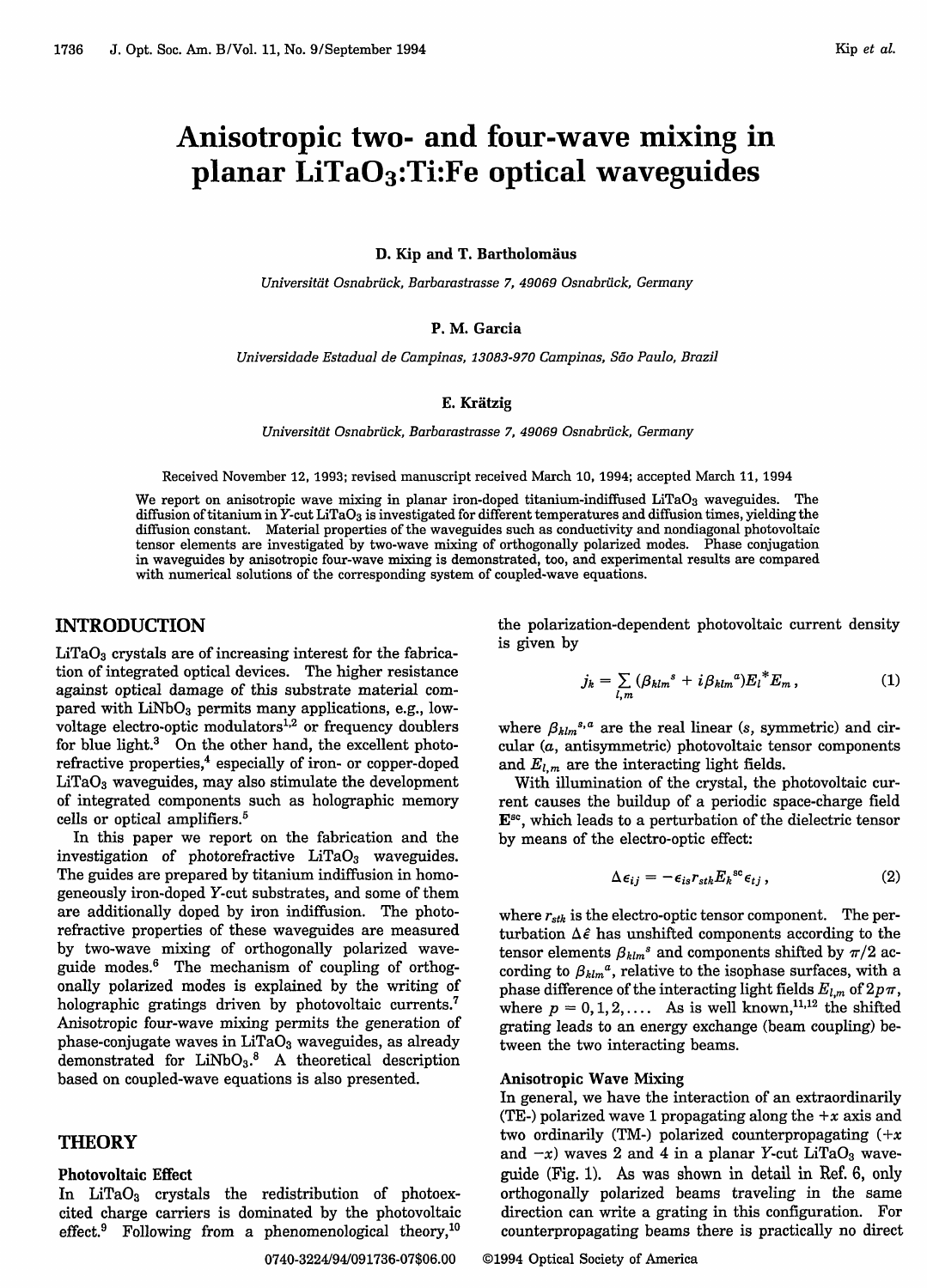

Fig. 1. Interaction scheme of anisotropic wave mixing with  $k_{1,3} = 2\pi n_e^*/\lambda$  as modulus for the TE wave vector,  $k_{2,4} = 2\pi n_o^*/\lambda$  for the TM wave vector, and  $K = 2\pi/\Lambda$  for the grating vector.

interaction or only a small amount; thus reflection gratings (e.g.,  $\mathbf{k}_1 - \mathbf{k}_4$ ) can be neglected here. The waves 1 and 2 write a phase grating with the wave vector  $K = k_1 - k_2$ . Anisotropic diffraction of the wave 4 from this grating generates the extraordinarily (TE-) polarized wave 3, the phase-conjugate replica of the wave 1. The vector of the grating recorded by the waves 3 and 4 is identical to the initial one:

$$
\mathbf{k}_4 - \mathbf{k}_3 = \mathbf{k}_1 - \mathbf{k}_2 = \mathbf{K}.
$$
 (3)

The grating period is determined by birefringence:

$$
\Lambda = 2\pi/K = \lambda/(n_e^* - n_0^*), \tag{4}
$$

where  $n_{e,o}^*$  are the effective refractive indices of the TEand the TM-polarized modes and  $\lambda$  is the vacuum wavelength of light.

## **Space-Charge Field**

The total conductivity in the waveguide results from dark conductivity  $\hat{\sigma}_d$  and photoconductivity  $\hat{\sigma}_{ph} = \hat{\sigma}^0 I$  ( $\hat{\sigma}^0$  is the specific photoconductivity):

$$
\hat{\sigma}(x, y) = \hat{\sigma}_d + \hat{\sigma}^0 I(x, y), \tag{5}
$$

with

$$
I(x,y) = \frac{c\epsilon_0}{2} \sum_{i=1}^{4} n_i |A_i(x)|^2 |\mathbf{U}_i(y)|^2 \exp(\mp \alpha_i x), \quad (6)
$$

where the electric field E of each wave is separated into an amplitude A and a normalized electric-field vector (mode) **U**,  $\mathbf{E}(x, y) = A(x)\mathbf{U}(y)$ . The sign of the exponent  $(\alpha x)$  depends on the propagation direction and is negative (positive) for the waves 1 and 2 (3 and 4). In our waveguides dark conductivity is small compared with photoconductivity and can be neglected in the following calculation.

In the geometry considered here only the component of the space-charge field in the  $y$  direction leads to a coupling of the interacting waves by means of  $r_{232}$  ( $r_{231} = 0$ ). The space-charge field is proportional to the amplitude of the photovoltaic current divided by conductivity. Thus we can write

$$
E_{\text{sc},2}(x,y) = \frac{-1}{\sigma_{22}{}^{0}I(x,y)} (\beta_{232}{}^{s} + i \beta_{232}{}^{a}) A_{\text{TE}}{}^{*}(x) \times A_{\text{TM}}(x) U_{\text{sc},2}(y) \cos(Kx).
$$
 (7)

Using the continuity equation for the total current,  $div(j_{ph} + \hat{\sigma}E_{sc}) = 0$ , and Maxwell's equation rot  $E_{sc} = 0$ , we obtain a differential equation for the spatial dependence  $U_{sc,2}(y)$  of the space-charge field:

$$
\left(\frac{\partial^2}{\partial y^2} - K^2\right) \frac{U_{\text{sc},2}(y)}{I(x,y)}
$$
\n
$$
= \frac{\partial}{\partial y} \left\{ \frac{-1}{I(x,y)} \left[ \frac{U_{\text{sc},2}(y)}{I(x,y)} \frac{\partial I(x,y)}{\partial y} - \frac{\partial (U_{\text{TE},3} U_{\text{TM},2})}{\partial y} \right] \right\}.
$$
 (8)

The longitudinal field component of the TM mode  $(U_{TM,1})$ is small compared with the transverse component  $(U_{TM,2})$ and can be neglected here.

#### **Coupled-Wave Equations**

The coupling equations for two counterpropagating pairs of orthogonally polarized waves can be written in the  $form<sup>8,13</sup>$ 

$$
\frac{dA_1}{dx} = \sqrt{h_2/h_1}/n_e^*(\kappa|A_2|^2A_1 - \kappa^*A_2A_4A_3^*) - \frac{\alpha_e}{2}A_1,
$$
\n(9)

$$
\frac{dA_2}{dx} = \sqrt{h_1/h_2}/n_o^*(-\kappa|A_1|^2A_2 + \kappa A_1A_3A_4^*) - \frac{\alpha_o}{2}A_2,
$$
\n(10)

$$
\frac{dA_3}{dx} = \sqrt{h_2/h_1}/n_e^*(-\kappa|A_4|^2A_3 + \kappa^*A_4A_2A_1^*) + \frac{\alpha_e}{2}A_3,
$$
\n(11)

$$
\frac{\mathrm{d}A_4}{\mathrm{d}x} = \sqrt{h_1/h_2}/n_o^*(\kappa^*|A_3|^2 A_4 - \kappa A_3 A_1 A_2^*) + \frac{\alpha_o}{2} A_4,\tag{12}
$$

with

$$
\text{Re}(\kappa) = \frac{\omega n_o^{*2} n_e^{*2}}{2c \sigma_{22}^0} r_{232} \beta_{232}^a \zeta(x), \qquad (13)
$$

$$
\operatorname{Im}(\kappa) = \frac{\omega n_o^{*2} n_e^{*2}}{2c \sigma_{22}^0} r_{232} \beta_{232}^s \zeta(x), \qquad (14)
$$

$$
\zeta(x) = \frac{1}{\sqrt{h_1 h_2}} \int U_{\text{TE},3}(y) \left[ \frac{U_{\text{sc},2}(y)}{I(x,y)} \right] U_{\text{TM},2}(y) dy. (15)
$$

Here  $h$  is the effective thickness of the TE and the TM modes, according to the normalization  $\int \mathbf{U}_i \mathbf{U}_j dy = h_i \delta_{ij}$ ,  $\alpha_{e,o}$  is the extinction coefficient, and  $\omega$  and c are the frequency and the vacuum speed of light. We have assumed equal modes and extinction coefficients of the waves 1, 3 and 2, 4, respectively. In addition to the space-charge field the complex coupling constant  $\kappa$  is a function of propagation direction.  $\zeta(x)$  describes the overlap of the interacting light fields with the space-charge field, where the spatial distribution  $U_{sc,2}(y)$  follows from Eq. (8).

The first part of the coupled equations  $(9)$ – $(12)$  accounts for two-beam coupling between beams 1 and 2 and between beams 3 and 4. The four-wave interaction of the beams 1 and 2 with the grating written by 3 and 4 (and vice versa) is described by the second part. In  $i$ ron-doped LiTa $O<sub>3</sub>$  waveguides the amplification direction for two-beam coupling is from ordinarily to extraordinarily polarized waves; thus wave 1 and the corresponding phase-conjugate wave 3 are amplified simultaneously because of direct two-beam coupling and four-wave mixing.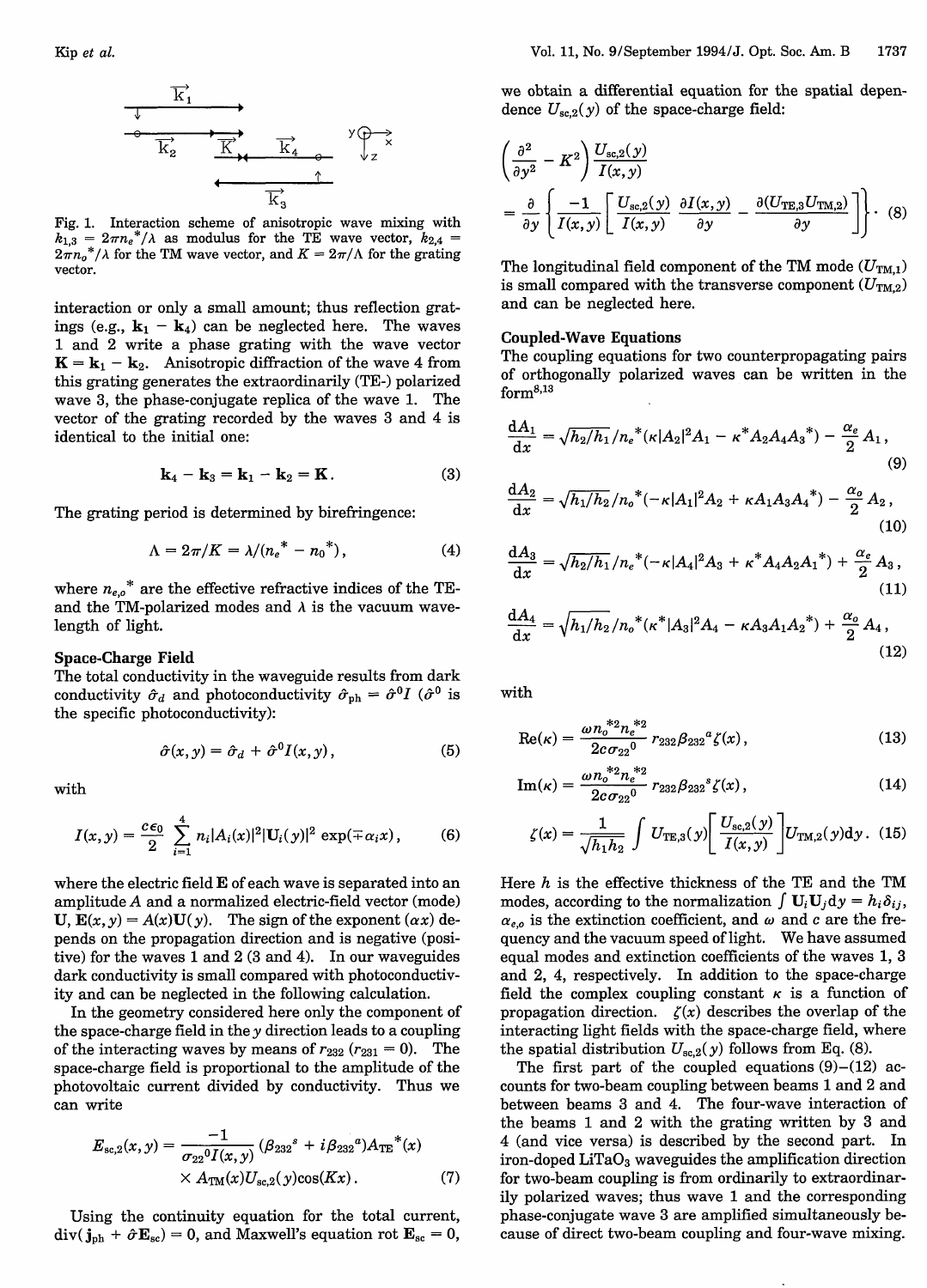## **Erasure with Inhomogeneous Illumination**

With homogeneous illumination a holographic grating decays exponentially with a time constant  $\tau$  that is inversely proportional to conductivity. If the grating is erased with an excited mode of the waveguide, we have

$$
\Delta \epsilon_{ij}(x, y, t)
$$
  
=  $\Delta \epsilon_{ij}^{0}(x, y) \exp(-t/\tau)$   
=  $\Delta \epsilon_{ij}^{0}(x, y) \exp\left[-\frac{cn\sigma_{0}t}{2\epsilon^{\text{stat}}}| \mathbf{E}_{\text{erase}}(x, y)|^{2} \exp(-\alpha x)\right],$  (16)

where  $\epsilon^{\text{stat}} = \epsilon_{22}^{\text{stat}}$  is the static dielectric constant and  $\mathbf{E}_{\text{erase}}$  is the electric field of the erasing mode.

The decay of the grating is measured by means of the decrease of diffraction efficiency, which is defined as the ratio of diffracted and total light intensity:

$$
\eta = \frac{I_{\text{diff}}}{I_{\text{diff}} + I_{\text{trans}}} \,. \tag{17}
$$

If we neglect dynamical effects, a modified Kogelnik equation<sup>14</sup> describes the relation of the perturbation  $\Delta \epsilon_{ij}$ of the dielectric tensor and the diffraction efficiency

$$
\eta = \sin^2\!\left(\frac{\pi d}{\lambda} \langle \Delta \epsilon_{23} \rangle_{x,y}\right),\tag{18}
$$

with

$$
\langle \Delta \epsilon_{23} \rangle_{x,y} = \int |\mathbf{E}_{\text{read}}(x,y)|^2 \langle \Delta \epsilon_{23} \rangle_x \mathrm{d}y / \int |\mathbf{E}_{\text{read}}(x,y)|^2 \mathrm{d}y , \tag{19}
$$

$$
\langle \Delta \epsilon_{23} \rangle_x = \frac{1}{d} \int \Delta \epsilon_{23}(x, y) \mathrm{d}x \,. \tag{20}
$$

Here  $d$  is the interaction length and  $\mathbf{E}_{\text{read}}$  is the electric field of the mode that reads the hologram.

# EXPERIMENTAL METHODS

# **Titanium Indiffusion in LiTaO3**

Waveguides are prepared by titanium indiffusion (80-nm titanium film, annealed 3-24 h at 1150-1340°C) in irondoped (0.01 and 0.02 wt. %  $Fe<sub>2</sub>O<sub>3</sub>$ ) Y-cut LiTaO<sub>3</sub> substrates. To achieve higher photorefractive sensitivity, in some waveguides an iron film (10 nm, annealed 2 h at 1300°C) is additionally indiffused after titanium indiffusion.

The effective refractive indices of the TE and the TM modes of the waveguides are measured by the prism coupling method (dark-line spectroscopy). From the effective refractive indices the profiles of ordinary and extraordinary refractive indices are reconstructed by an inverse WKB method.'<sup>5</sup>

The penetration depth of titanium in the  $LiTaO<sub>3</sub>$ substrates is large compared with the thickness of the vacuum-deposited titanium layer. Thus we expect that the concentration profile of titanium can be described by a Gaussian function'<sup>6</sup> (diffusion from a finite source):

$$
c_{\rm Ti}(\,y) = c_{\rm Ti}^{\ 0} \, \exp(-y^2/2\rho^2)\,,\tag{21}
$$

$$
\rho = \sqrt{2Dt} \,, \tag{22}
$$

$$
D = D_0 \exp(-E/k_B T). \tag{23}
$$

The penetration depth  $\rho$  depends on the temperature-

dependent diffusion constant *D* and the diffusion time t.  $D_0$  is the diffusion coefficient; E, the activation energy;  $k_B$ , the Boltzmann constant; and *T,* the temperature.

# **Poling and Reduction Treatment**

After titanium indiffusion at high temperatures far above the Curie temperature of  $620$  °C, the LiTaO<sub>3</sub> waveguides must be repoled. Therefore we apply an electric field of approximately 20 V cm<sup>-1</sup> in the z direction and anneal the waveguides for approximately 15 min at 650'C. Poling is controlled by measurement of the pyroelectric current  $I = A(dP_s/dT)_T(dT/dt)$ , where A is the area of the gold electrodes and  $(dP_s/dT)_T$  is the pyroelectric coefficient. With a heating rate of  $(dT/dt) = 0.5$  K s<sup>-1</sup>, we obtain a value of  $(dP_s/dT)_T = (2.1 \pm 0.1) \times 10^{-8}$  C cm<sup>-2</sup> K<sup>-1</sup>, which is in fairly good agreement with other results [e.g.,  $(1.9 \pm 0.1) \times 10^{-8}$  C cm<sup>-2</sup> K<sup>-1</sup> in Ref. 17].

To increase the **Fe2+** concentration and thereby the holographic sensitivity, the waveguides are reduced in an oxygen-deficient atmosphere. The samples are wrapped in platinum foil together with  $Li<sub>2</sub>CO<sub>3</sub>$  (Ref. 18) and are annealed for several hours at temperatures in the range of  $410 - 550$  °C.

## **Setup for Holographic Measurements**

The experimental setup is shown in Fig. 2. We use light of the green line (514.5 nm) of an Ar+-ion laser. The light is split into three different beams and is coupled into polarization-conserving monomode fibers. Care must be taken to obtain equal optical-path lengths. Rutile prisms are used to couple radiation into and out of the waveguide. The input coupling efficiency is measured to be approximately 70%. We assume an output coupling efficiency of 100% because in this case the input losses that are due to the Gaussian shape of the beam do not occur. The beam size of the three beams is adjusted to be 0.4 mm, and the interaction length is 5.0 mm.

#### **Determination of Conductivity**

Dark conductivity is measured by the relaxation of a phase grating without illumination. Gratings are written with a combination of a TE and a TM mode, and after saturation the diffraction efficiency is measured with a low-power reading beam as a function of time. Photoconductivity is determined by the erasure of a written phase grating with either a guided TE mode or a



Fig. 2. Experimental arrangement for anisotropic wave mixing in a LiTaO<sub>3</sub> waveguide. M's, mirrors; BS's, beam splitters; PB, polarizing beam splitter;  $\lambda/2$ 's, half-wave plates; L's, microscope lenses; OF's, optical fibers; S's, shutters; RS1, RS2, rotary stages; PD's, photodetectors; W, waveguide.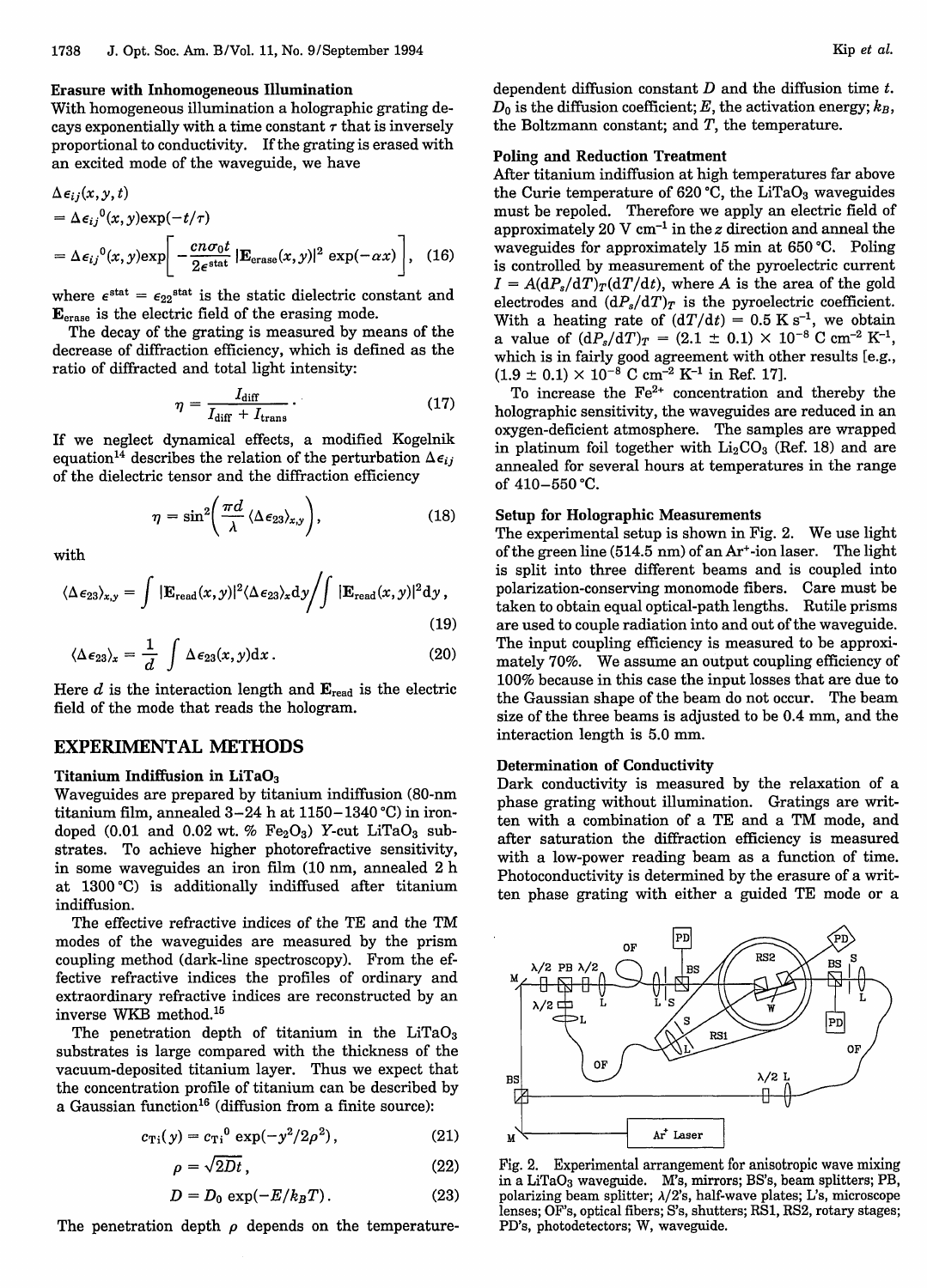| Sample | $t(h)^b$ | $T({}^{\circ}C)^c$ | $\rho_o~(\mu \text{m})^d$ | $\rho_e$ $(\mu m)^e$ |
|--------|----------|--------------------|---------------------------|----------------------|
| LT10   | 3        | 1300               | 2.94                      | 3.00                 |
| LT11   | 6        | 1300               | 4.53                      | 4.49                 |
| LT12   | 12       | 1300               | 6.33                      | 6.39                 |
| LT13   | 24       | 1150               | 2.69                      | 2.71                 |
| LT14   | 24       | 1200               | 4.00                      | 4.00                 |
| LT15   | 24       | 1250               | 6.33                      | 6.27                 |
| LT17   | 24       | 1300               | 8.47                      | 8.11                 |

<sup>*a*</sup> The thickness of the vacuum-deposited titanium layer is 80 nm for exaveguides LT10-LT15 and 200 nm for the waveguide LT17. All the waveguides  $LT10-LT15$  and  $200$  nm for the waveguide LT17. the waveguides are homogeneously iron doped (0.01 wt.  $% Fe<sub>2</sub>O<sub>3</sub>$ ).

*b* Annealing time.

 $c$  Temperature.

*d* For TM-polarized-mode refractive index  $n_o$ .<br>
<sup>*e*</sup> For TE-polarized-mode refractive index  $n_e$ .

guided TM mode. Then Eqs. (16) and (18)-(20) are fitted to the measured relaxation of the grating, yielding  $\sigma_{22}^0 = \sigma_{22}/I$ .

## **Measurement of Photovoltaic Tensor Elements**

For measurement of the photovoltaic tensor elements  $\beta_{232}$ <sup>8</sup> and  $\beta_{232}$ <sup>a</sup>, beam coupling and anisotropic diffraction of the TE and the TM modes are evaluated. The energy exchange between the two orthogonally polarized modes results from the real part of the coupling constant [Eq. (13)] proportional to  $\beta_{232}{}^a$ , whereas the diffraction efficiency of the grating is determined by the modulus of the coupling constant,  $|\kappa| \propto |i \beta_{232}^s + \beta_{232}^a|$ . Thus fitting Eqs. (9) and (10) with  $A_{3,4} = 0$  to the measured values of the energy exchange and the diffraction efficiency yields  $|\beta_{232}^s|$  and  $\beta_{232}^a$ .

## RESULTS AND **DISCUSSION**

## **Titanium Indiffusion in LiTaO3**

In Table 1 the parameters of titanium indiffusion and measured penetration depths  $\rho_{o,e}$  of the LiTaO<sub>3</sub> waveguides LT10-LT17 are listed. We obtain the penetration depth by fitting Eq. (21) to the reconstructed refractiveindex profiles for ordinary  $(\rho_o)$  and extraordinary  $(\rho_e)$  polarization, respectively. All the refractive-index profiles can be well described by Gaussian functions. The linear dependence of refractive-index changes  $\Delta n_e$  and  $\Delta n_o$  on titanium concentration in  $LiTaO<sub>3</sub>$  is verified by microprobe investigations, as described in Ref. 16.

By fitting Eqs. (22) and (23) to the measured penetration depths given in Table 1 we obtain the values of the diffusion coefficient and the activation energy for the diffusion of titanium in  $LiTaO<sub>3</sub>$ . The results are shown in Fig. 3, and from the linear approximations we obtain  $D_0 = 5.5 \times 10^{-3}$  cm<sup>2</sup> s<sup>-1</sup> and  $E = 3.0$  eV. For a temperature of  $T = 1300$  °C this yields a diffusion constant of  $D_{1300\text{ °C}} = 1.3 \times 10^{-12} \text{ cm}^2 \text{ s}^{-1}$ , which is comparable with  $D_{1300}^{1300}$  c = 4.8  $\times$  10<sup>-13</sup> cm<sup>2</sup> s<sup>-1</sup> in Ref. 19. The difference can perhaps be explained by the different Li/Ta ratios of the substrate materials. This ratio exerts a strong influence on the diffusion of titanium in  $LiTaO<sub>3</sub>$ .<sup>20</sup>

## **Conductivity**

The relaxation of a phase grating in the dark that has been written up to saturation can be seen in Fig. 4 for the waveguide LT10. The diffraction efficiency is measured by short reading (0.1 s with a TM mode) of the hologram in time intervals of 1 h. The relaxation is monoexponential with a time constant  $\tau = 6.4$  h (solid curve), where the influence of the reading beam has been taken into account. With  $\epsilon_{22}^{\text{stat}} = 51.0$  we obtain a dark conductivity of  $\sigma_d = 2.0 \times 10^{-14}$  V A<sup>-1</sup> m<sup>-1</sup>. With usual intensities inside the waveguide of several kilowatts per square meter the influence of dark conductivity compared with photoconductivity is small and is neglected in the discussion below.

Figure 5 shows the specific conductivity  $\sigma_{22}^0$  as a func-



Fig. 3. (a) Logarithm of penetration depth  $\rho = (\rho_e + \rho_o)/2$  as a function of inverse temperature  $T^{-1}$ . Depth  $\rho$  as a function of the square root of the diffusion time  $t$ . The solid lines are linear approximations yielding the diffusion coefficient  $D_0$  and the activation energy  $E$  from Eqs. (22) and (23), respectively.



Fig. 4. Relaxation of a phase grating for the waveguide LT10. The diffraction efficiency is measured by short reading (0.1 s with a TM mode) of the hologram in time intervals of 1 h. The solid curve shows a monoexponential approximation of the decay with a time constant  $\tau = 6.4$  h.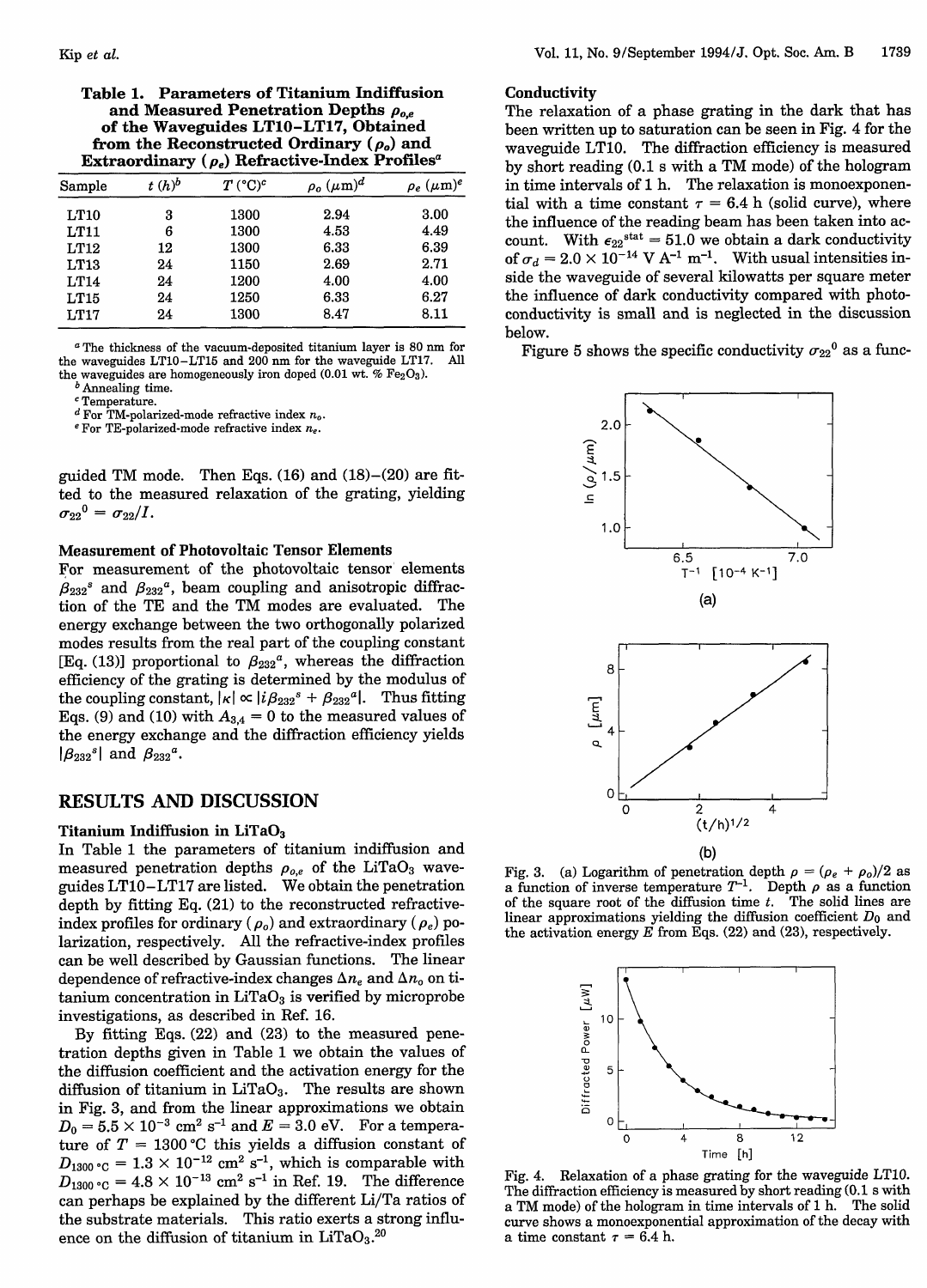

(b)

Fig. 5. Specific photoconductivity as a function of depth for the waveguide LT11. Evaluated is the relaxation of phase gratings that are due to illumination with either TE (extraordinarily polarized, open circles) or TM (ordinarily polarized, filled circles) modes. The waveguide was investigated in two different oxidation states. (a) Reduced for 10 h at 510 'C, (b) additionally reduced for 10 h at 550 °C.

tion of depth for the waveguide LT11. We evaluate the relaxation of phase gratings that have been written by combinations of TE and TM modes (TE<sub>i</sub>, TM<sub>i</sub>,  $i$ ,  $j = 0...3$ ) with different effective propagation depths inside the waveguide. The gratings are erased with either (extraordinarily polarized) TE or (ordinarily polarized) TM modes. The waveguide was investigated in two different oxidation states. In a first step it was reduced for 10 h at  $510$  °C [Fig.  $5(a)$ ], and in a second step it was additionally reduced for 10 h at  $550^{\circ}$ C [Fig. 5(b)].

The specific photoconductivity for ordinarily polarized light exceeds the values for extraordinary polarization, and no specific dependence on propagation depth is observed. Averaging over all data for each polarization gives a ratio of 1.5 of the specific photoconductivities for ordinarily and extraordinarily polarized light independent of the oxidation state of the waveguide. This is in qualitative agreement with the higher absorption coefficient for ordinarily polarized light in  $LiTaO<sub>3</sub>$ . After the second reduction treatment photoconductivity increases for both polarizations by a factor of 1.6.

### **Photovoltaic Tensor Elements**

The measured photovoltaic constants  $\left|\beta_{232}^s\right|$  and  $\beta_{232}^a$  of the waveguide LT11 are shown in Fig. 6 for two different oxidation states (see Fig. 5 for details). The photovoltaic tensor elements depend on the  $Fe<sup>2+</sup>$  concentration, which is adjusted by annealing. Here the total iron content of our samples (0.01 or 0.02 wt. %  $Fe<sub>2</sub>O<sub>3</sub>$ ) is of minor importance.

The sign of  $\beta_{232}$ <sup>*a*</sup> is positive, resulting in an energy exchange from ordinarily to extraordinarily polarized light. Corresponding data for LiTaO<sub>3</sub> bulk crystals are not available, but for copper-doped  $LiTaO<sub>3</sub>$  a coupling direction from extraordinarily to ordinarily polarized light was reported.<sup>21</sup> The sign of  $\beta_{232}$ <sup>s</sup> cannot be determined from our measurements.

Both the symmetric and the antisymmetric components of the photovoitaic constants increase with increasing propagation depth. One possible reason may be the influence of the high titanium concentration at the surface. This is supported by measurements with heavily doped bulk crystals (0.038 wt. % iron), in which the photovoltaic constants  $\beta_{232}$ <sup>s</sup> are more than 1 order of magnitude higher.<sup>22</sup>

On the average the values of  $|\beta_{232}^s|$  are at least a factor of 2 larger than those of  $\beta_{232}^a$ . The dominating nonshifted grating that is due to  $|\beta_{232}^s|$  results in fluctuations of the energy exchange during two-beam coupling caused by phase perturbations of the experimental setup. This is the main reason for the scattering of the measured photovoltaic constants as a function of propagation depth. After the second reduction treatment of the waveguide LT11 the photovoltaic constants are increased (because of higher  $\text{Fe}^{2+}$  concentration) by a factor of 1.5.

## **Phase-Conjugate Waves**

For the generation of phase-conjugate waves, we increase the iron content of a  $LiTaO<sub>3</sub>$  waveguide by indiffusion of a thin iron layer (10 nm of iron indiffused for 2 h at 1300 'C,



Fig. 6. Photovoltaic constants  $|\beta_{232}^s|$  (filled circles) and  $\beta_{232}^a$ (open circles) as a function of depth for the waveguide LT11. The values are obtained by measurement of energy exchange and diffraction efficiency of anisotropic two-wave mixing for two different oxidation states of the LiTa $O_3$  waveguide. (a) Reduced for 10 h at 510 °C, (b) additionally reduced for 10 h at 550 °C.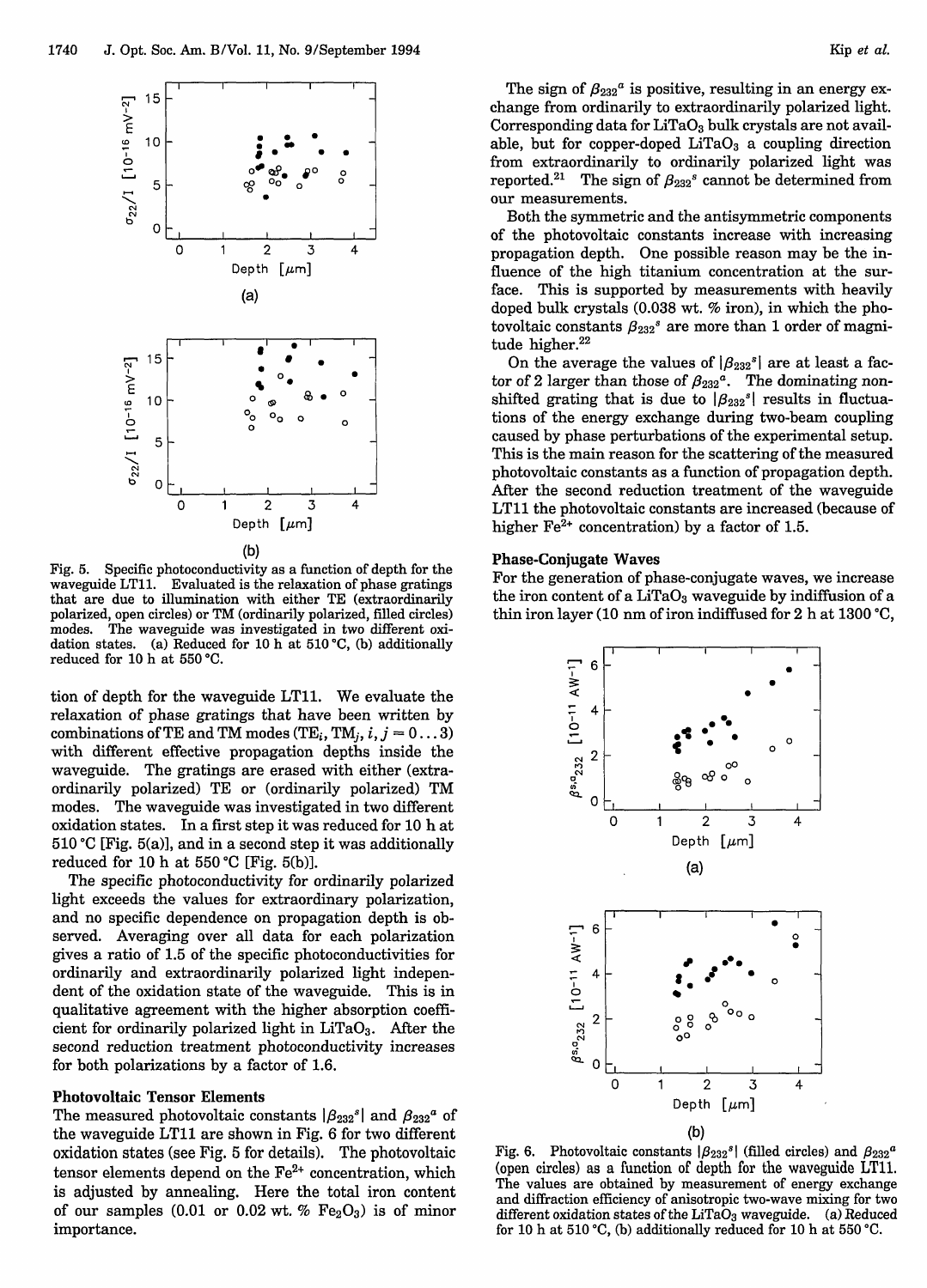

Fig. 7. Dependence of signal wave power [filled circles, experimental; solid curve, theoretical, according to Eqs.  $(9)$ – $(12)$ ] and phase-conjugate (PC) wave power (open circles, experimental; dotted curve, theoretical) on the power of one input pump wave. The input power of the signal wave is 80  $\mu$ W. All the values are the powers in the waveguide.



Fig. 8. Dependence of signal wave power [filled circles, experimental; solid curve, theoretical, according to Eqs.  $(9)$ – $(12)$ ] and phase-conjugate (PC) wave power (open circles, experimental; dotted curve, theoretical) on the ratio of pump wave power. The total pump power is constant,  $P_2 + P_4 = 850 \,\mu\text{W}$ , and the input power of the signal wave is 80  $\mu\text{W}$ . All the values are the powers in the waveguide.

with other parameters as for LT10). The higher concentration of Fe3+ in the waveguide causes an increase of the amplitude of the space-charge field,  $E_{\rm sc} \propto \beta_{232}/\sigma_{\rm ph} \propto$  $c_{\text{Fe}^{3+}}$ . Thus the additional incorporation of iron in the sample leads to a stronger coupling of the interacting light waves.

Figure 7 illustrates the dependence of the amplified signal wave and the generated phase-conjugate wave on pump power. The signal and the corresponding phaseconjugate wave are  $TE_0$  modes, and the two counterpropagating pump waves are  $TM_0$  modes. These modes have an effective thickness of  $h_{\text{TE}} = 2.05 \ \mu \text{m}$  and  $h_{\text{TM}} =$ 2.01  $\mu$ m, respectively. The symbols denote measured values, and the curves represent solutions of the corresponding coupled-wave equations  $(9)-(12)$ . Here we use the parameters  $\sigma_{22}^0 = 6.3 \times 10^{-17}$  m V<sup>-2</sup>,  $\beta_{232}^s = 8.5$  $10^{-12}$  A W<sup>-1</sup>, and  $\beta_{232}{}^{a}=6.5\times10^{-12}$  A W<sup>-1</sup> obtained by measurement of two-beam coupling and diffraction efficiency. The input power of the signal wave is 80  $\mu$ W, and the extinction coefficients are  $\alpha_{\text{TE}} = 346 \text{ m}^{-1}$  and  $\alpha_{TM} = 320$  m<sup>-1</sup>.

After a fast increase for low pump power both signal and phase-conjugate wave power increase only slowly. This result is due to the simultaneous increase of photoconductivity, which reduces the amplitude of the spacecharge field. For comparison, in  $LiNbO<sub>3</sub>$  waveguides in which dark conductivity dominates, we observe a steep increase of signal and phase-conjugate wave power for higher pump power.<sup>8</sup> For the highest pump power we have an efficiency of phase conjugation of 9%. The agreement of the theoretical curves with the experimental data is fairly good. Furthermore, we do not observe any amplified stray light resulting from holographic scattering, as in former experiments with  $LiNbO<sub>3</sub>$  waveguides.

The dependence of signal wave power and phaseconjugate wave power on the ratio of pump wave power *P2/P4* is presented in Fig. 8. In the experiment the total pump wave power  $P_2 + P_4 = 850 \mu W$  is constant. At the right end,  $P_2 \gg P_4$ , we practically have the case of two-beam coupling, and amplification of the signal wave is strongest. The maximum of phase-conjugate wave power is obtained for nearly equal powers of the two pump beams. The slight shift from equal pump powers results from the asymmetry in the experiment introduced by the high absorption in the waveguide.

The measured values are in good agreement with the calculation, which confirms the existence of a dominating transmission grating in the sample. In this experiment we also observe a weak coupling of the signal wave with the counterpropagating pump wave by means of a reflection grating, but the effect on the amplification of signal and phase-conjugate waves is rather small.

# **CONCLUSIONS**

In summary, we have shown that photorefractive irondoped  $LiTaO<sub>3</sub>$  waveguides permit efficient wave mixing of orthogonally polarized light waves. The diffusion of titanium in Y-cut  $LiTaO<sub>3</sub>$  substrates has been investigated, and conductivity and nondiagonal elements of the photovoltaic tensor of the waveguides are measured as a function of propagation depth in the waveguiding layer.

We have observed efficient anisotropic four-wave mixing in  $LiTaO<sub>3</sub>$  waveguides with reflectivities of the phaseconjugate signal to as much as 9%. Both experimental values and the calculation show a saturation behavior of the power of the phase-conjugate wave for high pump power, which is due to the increasing conductivity in the waveguide.

## ACKNOWLEDGMENTS

The financial support of the Deutsche Forschungsgemeinschaft (SFB 225, D9) and the Volkswagen-Stiftung is gratefully acknowledged.

#### REFERENCES

- 1. A. Donaldson, "Candidate materials and technologies for integrated optics: fast and efficient electro-optic modulation," J. Phys. D 24, 785 (1991).
- 2. T. Findakly, P. Suchoski, and F. Leonberger, "High quality LiTaO<sub>3</sub> integrated-optical waveguides and devices fabricated by the annealed-proton-exchange technique," Opt. Lett. 13, 797 (1988).
- 3. K. Mizuuchi and K. Yamamoto, "Characteristics of periodically domain-inverted LiTaO<sub>3</sub>," J. Appl. Phys. 72, 5061 (1992).
- 4. E. Krätzig and R. Orlowski, "LiTaO3 as holographic storage material," Appl. Phys. 15, 133 (1978).
- 5. V. E. Wood, P. J. Cressman, R. L. Holman, and C. M. Verber, "Photorefractive effects in waveguides," in *Photorefractive*